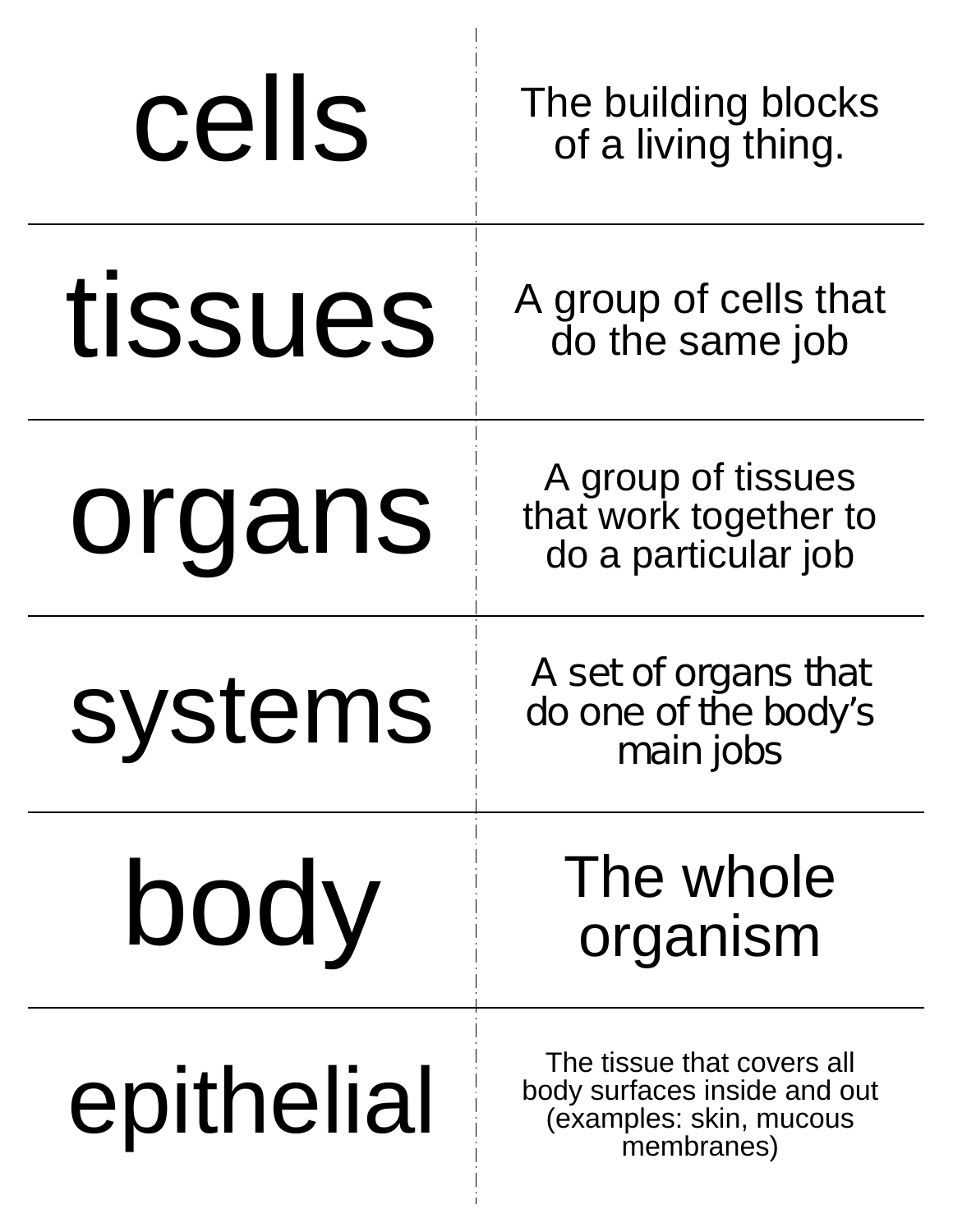| muscle             | The tissue that<br>stretches to provide<br>movement                                               |
|--------------------|---------------------------------------------------------------------------------------------------|
| skeletal<br>muscle | Muscles attached to<br>bones that provide<br>voluntary movement                                   |
| smooth<br>muscle   | Muscle found in the digestive<br>system and blood vessels<br>that provide involuntary<br>movement |
| cardiac<br>muscle  | <b>Muscle that contracts</b><br>and relaxes to make<br>the heart pump blood                       |
| voluntary          | Movements controlled<br>by the brain with a<br>person's awareness                                 |
| involuntary        | Movements controlled<br>automatically by body tissue<br>without a person's awareness              |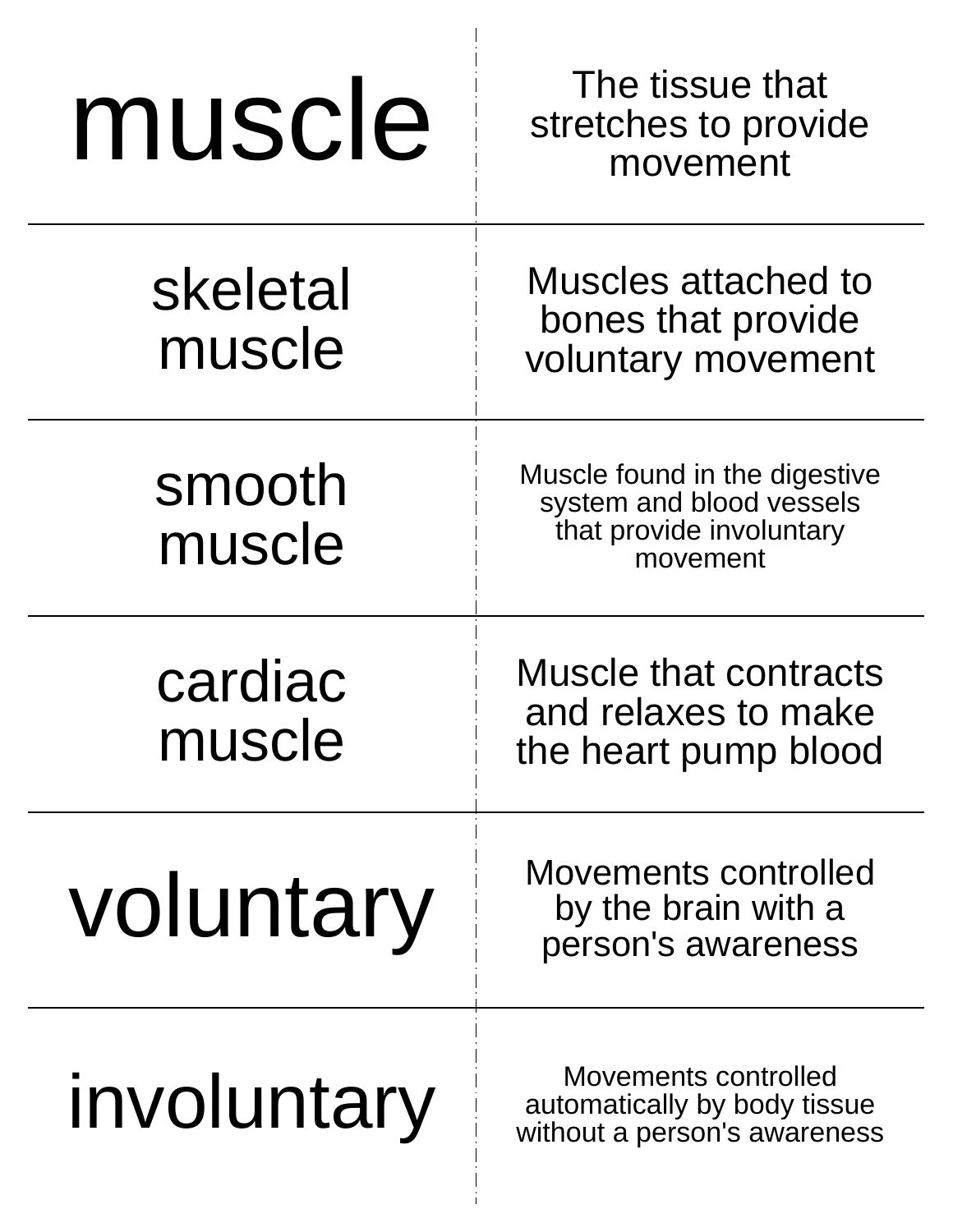| connective         | The tissue that binds structures<br>together to provide support and<br>protection (examples: bones, tendons,<br>ligaments, and cartilage) |
|--------------------|-------------------------------------------------------------------------------------------------------------------------------------------|
| nervous            | The tissue that receives and<br>transmits impulses (found in<br>brain, spinal cord, and<br>nerves)                                        |
| Cardiovascular     | The system that transports fuel to<br>body, carries away waste, sends<br>cells to fight disease, and<br>transports hormones               |
| <b>Respiratory</b> | The system that obtains oxygen<br>and releases carbon dioxide,<br>provides air for speech, and gives<br>sense of smell                    |
| Skeletal           | The system that provides a<br>framework for support, protection,<br>and storage and which<br>manufactures blood cells.                    |
| Muscular           | The system that provides<br>both voluntary movement of<br>the skeleton and involuntary<br>movement of organs                              |